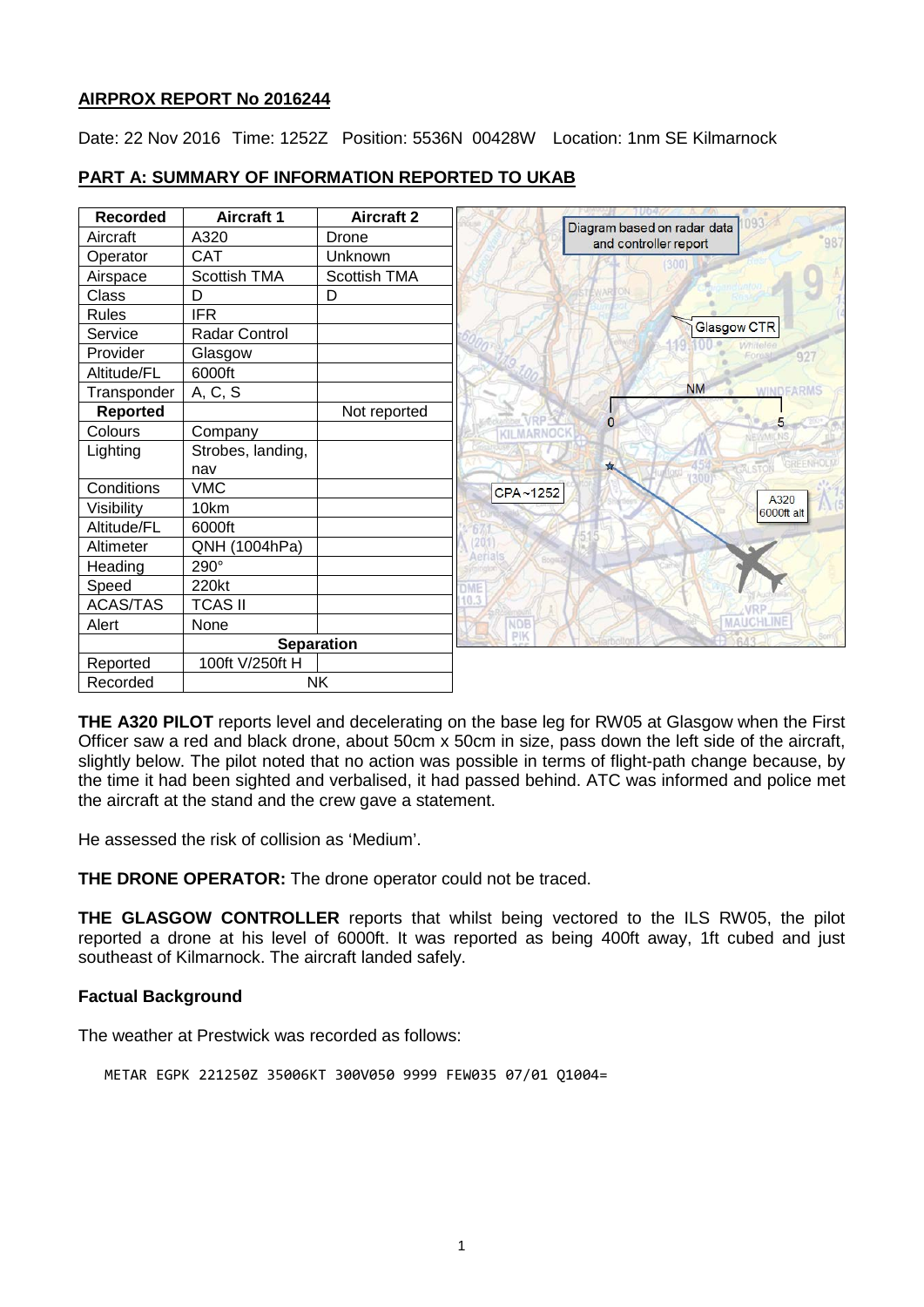### **Analysis and Investigation**

### **UKAB Secretariat**

There are no specific ANO regulations limiting the maximum height for the operation of drones that weigh 7kg or less other than if flown using FPV (with a maximum weight of 3.5kg) when 1000ft is the maximum height. Drones weighing between 7kg and 20kg are limited to 400ft unless in accordance with airspace requirements. Notwithstanding, there remains a requirement to maintain direct, unaided visual contact with the aircraft sufficient to monitor its flight path in relation to other aircraft, persons, vehicles, vessels and structures for the purpose of avoiding collisions. CAP 722 gives guidance that, within the UK, visual line of sight (VLOS) operations are normally accepted to mean a maximum distance of 500m [1640ft] horizontally and 400ft [122m] vertically from the Remote Pilot.

Nor are there any specific ANO regulations limiting the operation of drones in controlled airspace if they weigh 7kg or less other than if flown using FPV (with a maximum weight of 3.5kg) when they must not be flown in Class A, C, D or E, or in an ATZ during notified hours, without ATC permission. Drones weighing between 7kg and 20kg must not be flown in Class A, C, D or E, or in an ATZ during notified hours, without ATC permission. CAP722 gives guidance that operators of drones of any weight must avoid and give way to manned aircraft at all times in controlled Airspace or ATZ. CAP722 gives further guidance that, in practical terms, drones of any mass could present a particular hazard when operating near an aerodrome or other landing site due to the presence of manned aircraft taking off and landing. Therefore, it strongly recommends that contact with the relevant ATS unit is made prior to conducting such a flight.

Notwithstanding the above, all drone operators are also required to observe ANO 2016 Article 94(2) which requires that the person in charge of a small unmanned aircraft may only fly the aircraft if reasonably satisfied that the flight can safely be made, and the ANO 2016 Article 241 requirement not to recklessly or negligently cause or permit an aircraft to endanger any person or property. Allowing that the term 'endanger' might be open to interpretation, drones of any size that are operated in close proximity to airfield approach, pattern of traffic or departure lanes, or above 1000ft agl (i.e. beyond VLOS (visual line of sight) and FPV (first-person-view) heights), can be considered to have endangered any aircraft that come into proximity. In such circumstances, or if other specific regulations have not been complied with as appropriate above, the drone operator will be judged to have caused the Airprox by having flown their drone into conflict with the aircraft.

A CAA web site<sup>[1](#page-1-0)</sup> provides information and guidance associated with the operation of Unmanned Aircraft Systems (UASs) and Unmanned Aerial Vehicles (UAVs) and CAP722 (UAS Operations in UK Airspace) provides comprehensive guidance.

#### **Summary**

An Airprox was reported when an A320 and a drone flew into proximity at about 1252 on Tuesday 22<sup>nd</sup> November 2016. The A320 pilot was operating under IFR in VMC in receipt of a Radar Control Service from Glasgow. The drone operator could not be traced.

# **PART B: SUMMARY OF THE BOARD'S DISCUSSIONS**

Information available consisted of a report from the A320 pilot, radar photographs/video recordings and a report from the air traffic controller involved.

Members agreed that at that altitude the drone could not have been operated within visual line of sight and as such was flown into conflict with the A320. When it came to assessing the risk, although the incident did not show on the NATS radars, the Board noted that the pilot had estimated the

 $\overline{\phantom{a}}$ 

<span id="page-1-0"></span><sup>1</sup> dronesafe.uk